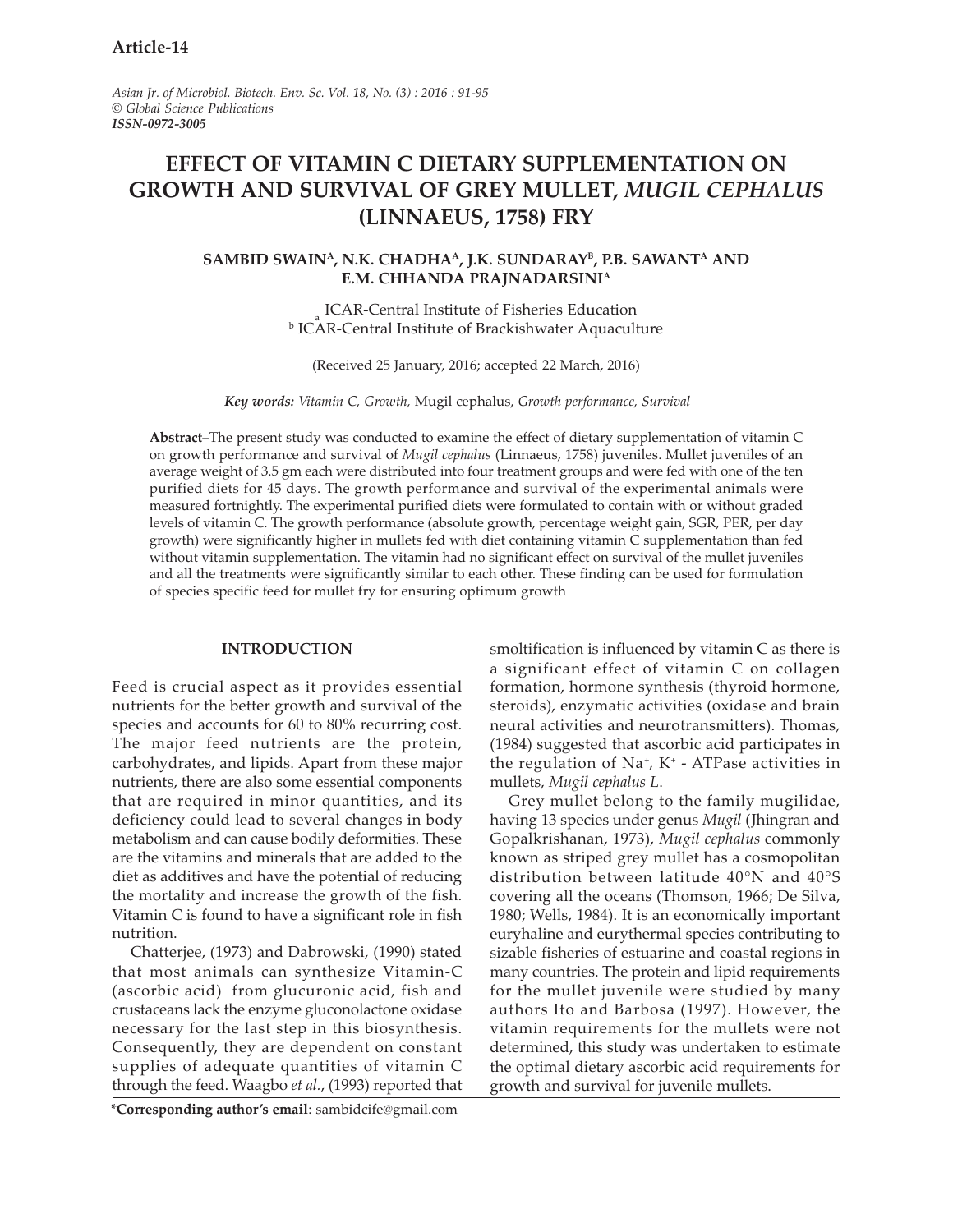#### MATERIALS AND METHODS

#### Experimental design

The experiment was conducted for a period of 45days in completely randomized design with four treatment and three replications each. Each experimental tanks were stocked with 30 fishes (mean initial weight:  $3.5 \pm 0.05$  gand feeding was done at 8 % of the body weight. The daily ration was divided into three equal parts and fed during 09.00 h, 15.00 h and 21.00 h. The growth parameters and survival were measured fortnightly.

#### Feed preparation

Purified ingredients such as casein, gelatin, dextrin, starch, cellulose, carboxymethyl cellulose, cod liver oil, vitamin mix, mineral mixture and vitamin C were used for feed formulation. Four different experimental diets were prepared to contain graded level of vitamin C as per formulation. The casein and gelatin were used as protein source whereas starch was used as a carbohydrate source, cellulose was used as filler, cod liver oil was used as a lipid source and carboxymethyl cellulose (CMC) was used as a binder. All the ingredients except vitaminmineral mixture, betaine, cod liver oil were mixed

properly in a mixture, and then the mixture was again mixed in a big mouth aluminium container. The dough was then transferred to one aluminum container and placed in pressure cooker for steaming for 15 minutes. Then the dough was taken out and is cooled to room temperature. The vitaminmineral premix, vitamin C, and oil was added as per the formulation and were mixed after cooling. Pellets were prepared using the hand pelletizer having a diameter of 2 mm. Finally, they were air dried for one day and then sealed in polythene bags and kept inrefrigeratorat 5<sup>°</sup>Cto avoid contamination till the completion of the experiment (Table 1).

#### Proximate composition of the feed

Rovimix stay C® (L-ascorbyl polyphosphate) containing 25% active ascorbic acid was supplemented separately to the basal diet at 0.0, 25.0, 50.0, 100.0 mgascorbic acid kg-1 diets, respectively which are denoted as C, T1,T2,T3. The corresponding levels of dietary ascorbic acid analyzed spectrophotometrically were 0.0, 23.25, 45.36, 82.30  $mg$  kg<sup>-1</sup> diet. The proximate compositions of the feeds were carried out following A.O.A.C method (1990) and represented in Table 2.

Table 1. Formulation and proximate composition of experimental diets

| Ingredients (g/kg-1feed)                   | Diet           |                |                |       |
|--------------------------------------------|----------------|----------------|----------------|-------|
|                                            | T <sub>1</sub> | T <sub>2</sub> | T <sub>3</sub> |       |
| Casein, Vitamin free                       | 256            | 256            | 256            | 256   |
| Gelatin                                    | 50             | 50             | 50             | 50    |
| Dextrin                                    | 300            | 300            | 300            | 300   |
| Carboxymethyl cellulose                    | 30             | 30             | 30             | 30    |
| Cellulose                                  | 234            | 234            | 234            | 234   |
| Mineral mix <sup>a</sup>                   | 40             | 40             | 40             | 40    |
| Vitaminmix <sup>b</sup> without Vitamin C. | 10             | 10             | 10             | 10    |
| Betaine                                    | 10             | 10             | 10             | 10    |
| Cod liver oil                              | 40             | 40             | 40             | 40    |
| Soya lecithin                              | 30             | 30             | 30             | 30    |
| Vitamin C (mg / kg of feed) $\text{c}$     | 23.25          | 45.36          | 82.30          | 0.00  |
| <b>NFE</b>                                 | 96.40          | 96.60          | 96.58          | 96.80 |
| Crude protein (% DM)                       | 33.40          | 34.20          | 34.36          | 34.70 |
| Crude lipid (% DM)                         | 9.2            | 9.5            | 9.4            | 9.4   |
| Ash $(\%$ DM)                              | 3.60           | 3.40           | 3.42           | 3.20  |

a Mineral premix (mg/Kg) Calcium carbonate 300.0 Potassium di phosphate 319.0 Sodium phosphate (monobasic) 200.34, Magnesium sulphate (heptahydrate) 132.0, Zinc sulphate (monohydrate) 3.0, Sodium chloride 43.50, Cobalt chloride 1.0, Manganoussulphate (monohydrate) 0.80, Cuprous sulphate 0.20, Potassium iodite 0.15, Sodium selenite 0.0011.

b Vitamin premix (mg/Kg) Retinyl acetate, 1.20; Cholecalciferol, 0.17; Menadione, 3.33; inositole, 10; Choline choride, 150; Niacine, 9; Riboflavin, 2.0; Pyridoxine hydrochloride, 2.0; Thiamine hydrochloride, 2.0; D-calcium panththenate, 6.0;Biotin, 0.31; Folic acid, 0.18; Cyanocobalamin, 0.0027; α-tocoferol acetate, 20; Cellulose, 789.80.

<sup>c</sup> Supplemented as ascorbyl polyphosphate, Rovimix Stay C 15% mg AA equivalent kg dry diet .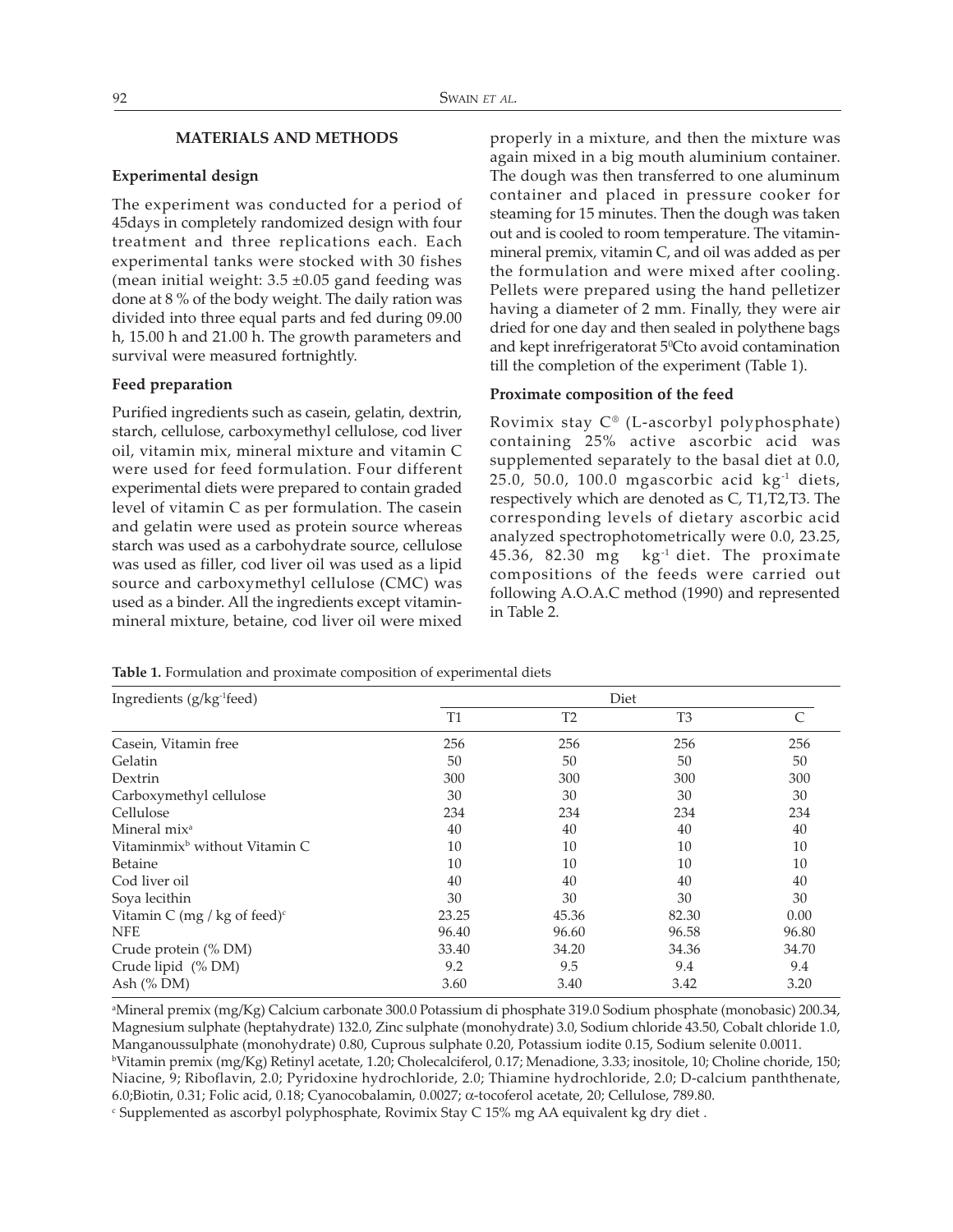## Fish sampling procedure and Analysis of experimental data

Sampling was done at 15, 30 and 45 days of the experimental period. Prior to the experiment, the fishes were fed with the basal diet for ten days to utilize the body reserved Vitamin C by the fish. The data related to mortality, length and weight collected during experiment were used to calculate the Survival Rate (SR), Weight Gain (Wt Gain %), Specific Growth Rate (SGR %), Daily weight gain (DWG), Protein Efficiency Ratio (PER) (Table 3)

## Water quality analysis

Water quality parameters of the experimental tanks were recorded throughout the study period (45 days). Physico-chemical parameters, such as water temperature ( $^0C$ ), dissolved oxygen (mg/L), pH, ammonia-nitrogen (mg/L), nitrite-nitrogen (m/L), nitrate-nitrogen (mg/L), etc were closely monitored. Water temperature (°C) was recorded every day. pH was determined immediately by a portable pH meter. Dissolved oxygen (DO), carbon dioxide  ${\rm (CO}_{_2)}$ , hardness, chloride, alkalinity, nitrate-nitrogen ( $\rm NO_{_3}\text{-}N$ ), nitrite-nitrogen ( $\rm NO_{_2}\text{-}N$ ) and ammonia nitrogen (N $\rm H_{3}$ -N) were measured on each sampling date.

## Ascorbic acid analysis

Quantification of vitamin C in the experimental diet and fish was carried out by calorimetric method. The feed and tissue samples were weighed 1-5 g separately and 5mL of TCA was added in each sample. It was then homogenate at a low rpm and 200-300mg of activated charcoal was added to it. Then, the homogenate solution was filtered by using Whatman N filter paper (No.2) for 2 to 3 times. 5ml of supernatant was collected and one drop of thiourea and 1ml of 2,4, dinitrophenylhydrazine was added. The supernatant was then incubated at

 $36^{\rm o}$ C for 3 hours and was transferred to ice bath. 5ml of 85% sulphuric acid was added drop by drop. The solution was then allowed to cool for 30 minutes to room temperature and then measured by spectrophotometerat 540nm.

## Calculations

The following variables were calculated:

Weight Gain percentage =  $(Wt-W0/W0) \times 100$ 

Specific growth rate % (SGR)={(Ln Wt -Ln W0)/t} x 100

Daily weight gain = Wt-W0/t

Protein efficiency ratio (PER) = Wet Weight Gain/ Protein Fed

Survivalrate % =Nt/ N0x 100

## Where,

Wt and W0 were final and initial fish weights, respectively;

Nt and N0 were final and initial numbers of fish in each replicate, respectively;

t is the experimental duration in day.

## Statistical Analysis

After confirming normality and homogeneity of variance, data were analyzed by one-way analysis of variance (ANOVA) (SPSS software, version 19, Chicago, IL, USA) to test for the effects of the dietary treatments. Differences between the means were tested by Duncan multiple range test. The level of significance was chosen at 0.05.

## RESULTS AND DISSCUTION

The highest percentage weight gain was recorded for T2(68.45  $\pm$  0.96 %) treatment group followed by T3 (52.07 ± 0.96 %T1 (25.91 ± 0.96%)and control group treatment group. All the treatments were different from each other and were significantly (p, 0.05%) higher than the Control diet  $(17.05 \pm 0.96\%)$ .

Table 2. Growth performance of Mugil cephalus juvenile

| Variable                 | TI                        | T2                        | T3                        | Control                   |  |  |
|--------------------------|---------------------------|---------------------------|---------------------------|---------------------------|--|--|
| Initial weight (g)       | $3.50^{\circ} \pm 0.05$ g | $3.50^{\circ} \pm 0.05$ g | $3.50^{\circ} \pm 0.05$ g | $3.50^{\circ} \pm 0.05$ g |  |  |
| Final weight (g)/45 days | $4.40^a \pm 0.96$ g       | $5.80^{\circ} \pm 0.96$ g | $5.32^b \pm 0.96$ g       | $4.09^a \pm 0.96$ g       |  |  |
| PercentWeight gain       | $25.91^{\circ} \pm 0.96$  | $68.45^{\circ} \pm 0.96$  | $52.07^{\rm b} \pm 0.96$  | $17.05^{\circ} \pm 0.96$  |  |  |
| SGR %/day                | $0.51^{\circ} \pm 0.02$   | $1.16^{\circ} \pm 0.02$   | $0.93^b \pm 0.02$         | $0.35^a \pm 0.02$         |  |  |
| Daily weight gain (mg)   | $18.64^{\circ}$ ±0.53     | $48.92^{\circ}$ ±0.53     | $34.04^{\rm b}$ ±0.53     | $12.00^{\circ}$ ±0.53     |  |  |
| <b>PER</b>               | $25.11^{\circ}$ ±0.7      | $64.37^{\circ}$ ±0.7      | $47.20b \pm 0.7$          | $15.72^{\circ}$ ±0.7      |  |  |
| Survival $(\%)$          | $93.20^{\circ} \pm 1.2$   | $93.38^{\circ} \pm 1.2$   | $93.40^{\circ} \pm 1.2$   | $93.00^{\circ} \pm 1.2$   |  |  |
|                          |                           |                           |                           |                           |  |  |

Means within the same row not sharing a common superscript letter are significantly different (P< 0.05)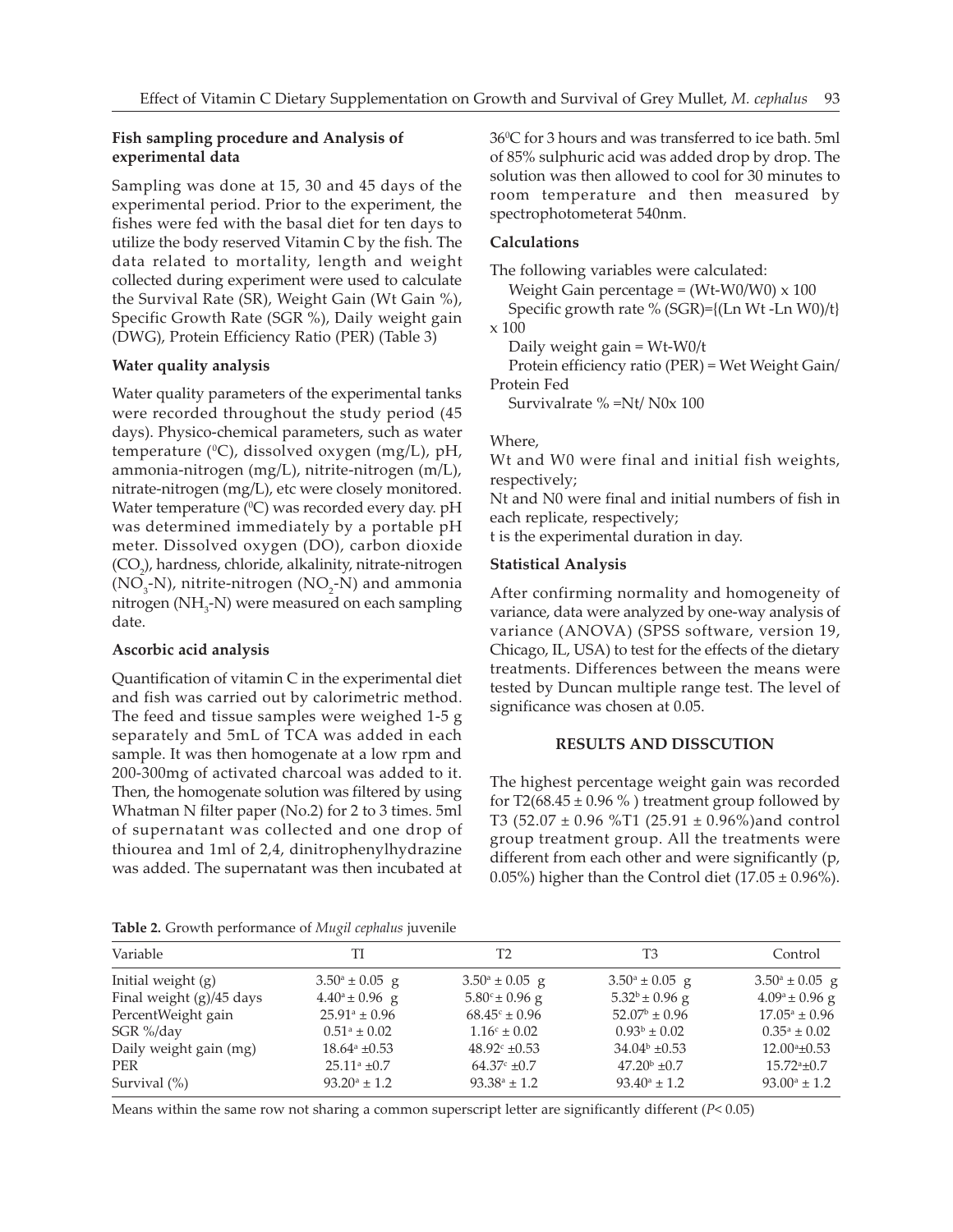The enhanced weight gain is due to the beneficial effect of Vitamin-C as co-factor in the synthesis of collagen which ultimately increased the weight gain (Padh and Aleo, 1987), and can promote the transformation of lysine and proline to hydroxylysine and hydroxyproline, respectively. Similar finding was observed in different fish species such as common carp Cyprinus carpio (Gouillou-coustans et al., 1998); Chinese white shrimp Fenneropenaeus chinensis (Wang and Li, 1996); African catfish Clarias gariepinus (Merchie et al., 1997); channel catfish Ictalurus punctatus (Mustin and Lovell, 1992); Asian seabass Lates calcarifer (Boonyaratpalin et al.,1994); red sea bream Pagus major (Kousutarak et al., 1994); rainbow trout Oncohrynchus mykiss (Ashley et al., 1975) but several authors have reported that vitamin C has no effect on growth in different fish species such as gilthead sea bream Sparus aurata (Henrique et al., 1998); Atlantic salmon (Hardie et al., 1991).

Highest SGR (Specific growth rate) was recorded in T2 (1.16  $\pm$  0.02%) group followed by T3 (0.93  $\pm$ 0.02%) and T1 (0.51  $\pm$  0.02%) groups. The groups were significantly different from each other and were higher from Control diet  $(0.35 \pm 0.02 \%)$  and daily weight gain was recorded highest in T2 (48.92  $\pm$  0.53 mg) group followed by T3 (34.04  $\pm$  0.53 mg) and T1 (18.64  $\pm$  0.53 mg). These groups were significantly different to each other and were higher than the C  $(12.00 \pm 0.53 \text{mg})$ . This increase in SGR as well as DWG which may be due to the effect of vitamin C on the physiological function of the species and this is similar to studies conducted by Ai et al., (2004) who also observed declining specific growth rate with ascorbic acid deficient diet for turbot(Scophthalmus maximus; large yellow croaker Pseudosciaena crocea (Ai et al., 2006) but several authors have reported that vitamin C has no effect on SGR or DWG in different fish species such as atlantic salmon Salmo salar (Waagbo et al., 1993).

PER (Protein efficiency ratio) was recorded highest in T2 (64.37  $\pm$  0.7) group followed by T3  $(47.2 \pm 0.7)$  and T1 (25.1  $\pm$  0.7) group. All the groups were significantly different to each other and also higher than the C  $(15.72 \pm 0.7)$ . It may be due to vitamins C in fish feed as it could enhance protein synthesis (Andrade et al., 2007) similar results were found in juvenile cobia (Zhou et al., 2012); Heterobranchus longifilis fingerlings (Ibiyo et al., 2007); grouper Epinephelus malbaricus (Lin and Shiau, 2005). Japanese seabass Lateolabrax japonicus (Ai et al., 2004).

Highest survival rate was recorded in T3 (93.4  $\pm$ 1.2 %) treatment group followed by T2 (93.38  $\pm$  1.2 %) and T1 (93.2  $\pm$  1.2 %) treatment group but all the treatment groups were similar to each other and also with C (93.00  $\pm$  1.2 %). Vitamin C had no significant effects on fish mortality, might be due to high resistance of Mugilcephalus. Similar finding was also reported in other fishes such as gilthead seabream Sparus aurata (Henrique et al., 1998), atlantic salmon Salmo salar (Lall et al., 1989), but differs from the studies asreported in other fish species such as channel catfish Ictalurus punctatus (Duncan and Lovell, 1994), atlantic salmon (Hardie et al.,1991).

#### **CONCLUSION**

It can be concluded that relatively low vitamin C has a negative effect on the growth performance of Mugil cephalus fry whereas the level of 45.36mg ascorbic acid kg-1 feed significantly increases the growth performance while vitamin C dietary supplementation has no effect on the survival of Mugil cephalus juveniles.

Acknowledgements

The authors would like to thank the Director, ICAR-CIFE and Director, ICAR-CIBA for providing necessary facility to carry out this research.

#### REFERENCES

- Ai, Q., K. Mai, C. Zhang, W. Xu, Q. Duan, B. Tan and Z. Liufu. 2004. Effects of dietary vitamin C on growth and immune response of Japanese seabass, Lateolabrax japonicus. Aquaculture. 242: 489– 500
- Ai, Q.H., Mai, K.S., Tan, B.P., Xu, W., Zhang, W., Ma, H. and Liufu, Z. 2006. Effects of dietary vitamin C on survival, growth, and immunity of large yellow croaker. Pseudosciaenacrocea. Aquaculture. 261: 327- 336.
- Andrade, J.I.A., Ono, E.A., Menezes, G.C., Brasil, E.M., Roubach, R., Urbinati, E.M., Tavares-Dias, M., Marcon, J.L. and Affonso, E.G. 2007. Influence of diets supplemented with vitamins C and E on pirarucu (Arapaima gigas) blood parameters. Comp. Biochem. Physiol. Physiol. 146: 576–580
- AOAC. 1995. Official Methods of Analysis of the Association of Official Analytical Chemists International. Arlington, VA, USA.
- Ashley, L.M., Halver, J.E. and Smith, R.R. 1975. Ascorbic acid deficiency in rainbow trout and coho salmon and effects on wound healing. In: Ribelin, W.E., Migaki, G. (Eds.), The Pathology of Fishes. The University of Wisconsin Press, Wisconsin: 769–786.
- Boonyaratpalin, M. and Supamataya, S K. 1994. Ascorbyl phosphate-Mg as a dietary vitamin C source for sea